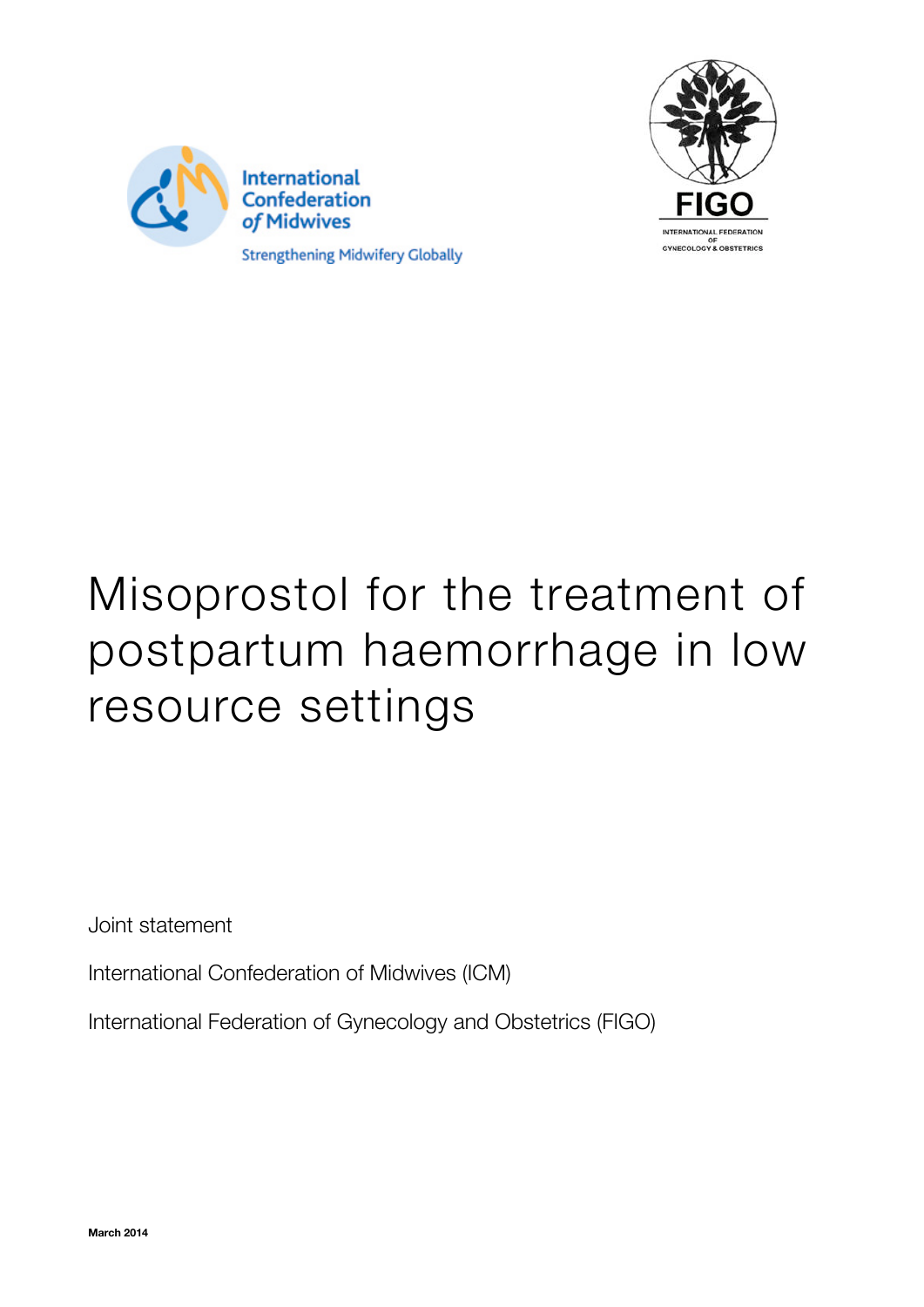The International Confederation of Midwives (ICM) and the International Federation of Gynecology and Obstetrics (FIGO) have a long established common commitment towards upholding women's fundamental human right to health; reducing the global incidence of maternal mortality and morbidity and using evidence based interventions to do so.

This statement reflects the latest (2012) evidence base on the use of misoprostol for the treatment of postpartum haemorrhage (PPH) in low resource settings where intravenous oxytocin, the gold standard for treatment of PPH, is not available.

## **Background**

Postpartum haemorrhage is the leading cause of maternal morbidity and mortality, but most cases of PPH can be effectively prevented and treated in virtually all settings where women deliver;

Investing in improved midwifery and obstetric services remains vital for reducing maternal morbidity and mortality. To meet the needs of the most underserved populations, access to life saving interventions in community settings must be prioritized.

Active management of the third stage of labour, with the administration of a uterotonic can reduce blood loss and reduce the incidence of PPH. Nonetheless, 6-[1](#page-1-0)6% of women who receive uterotonic prophylaxis<sup>1</sup> will still experience post-partum haemorrhage requiring prompt interventions.

When PPH occurs where the use of 40 IU IV oxytocin, the gold standard for PPH treatment, is not feasible (e.g. there is a lack of skilled attendants or refrigeration), 800 μg sublingual misoprostol, a safe and effective drug with few contraindications or side effects, can be used to control blood loss.

FIGO and ICM have committed themselves to making increased access to misoprostol for the management of postpartum haemorrhage a reality, particularly in low resource settings where IV oxytocin remains largely unavailable or not feasible.

#### *Benefits of misoprostol for the treatment of postpartum haemorrhage in low resource settings*

- *Safe, effective, easy to administer, transient side effects, cost effective, widely available and stable at room temperature*
- *Provides a safe and effective option for the treatment of PPH where currently IV oxytocin is not available and/or feasible*

<span id="page-1-0"></span><sup>1</sup> Carroli G, Cuesta C, Abalos E, Gulmezoglu AM. Epidemiology of postpartum haemorrhage: a systematic review. Best Practice & Research Clinical Obstetrics and Gynaecology 2008; 22:999-1012.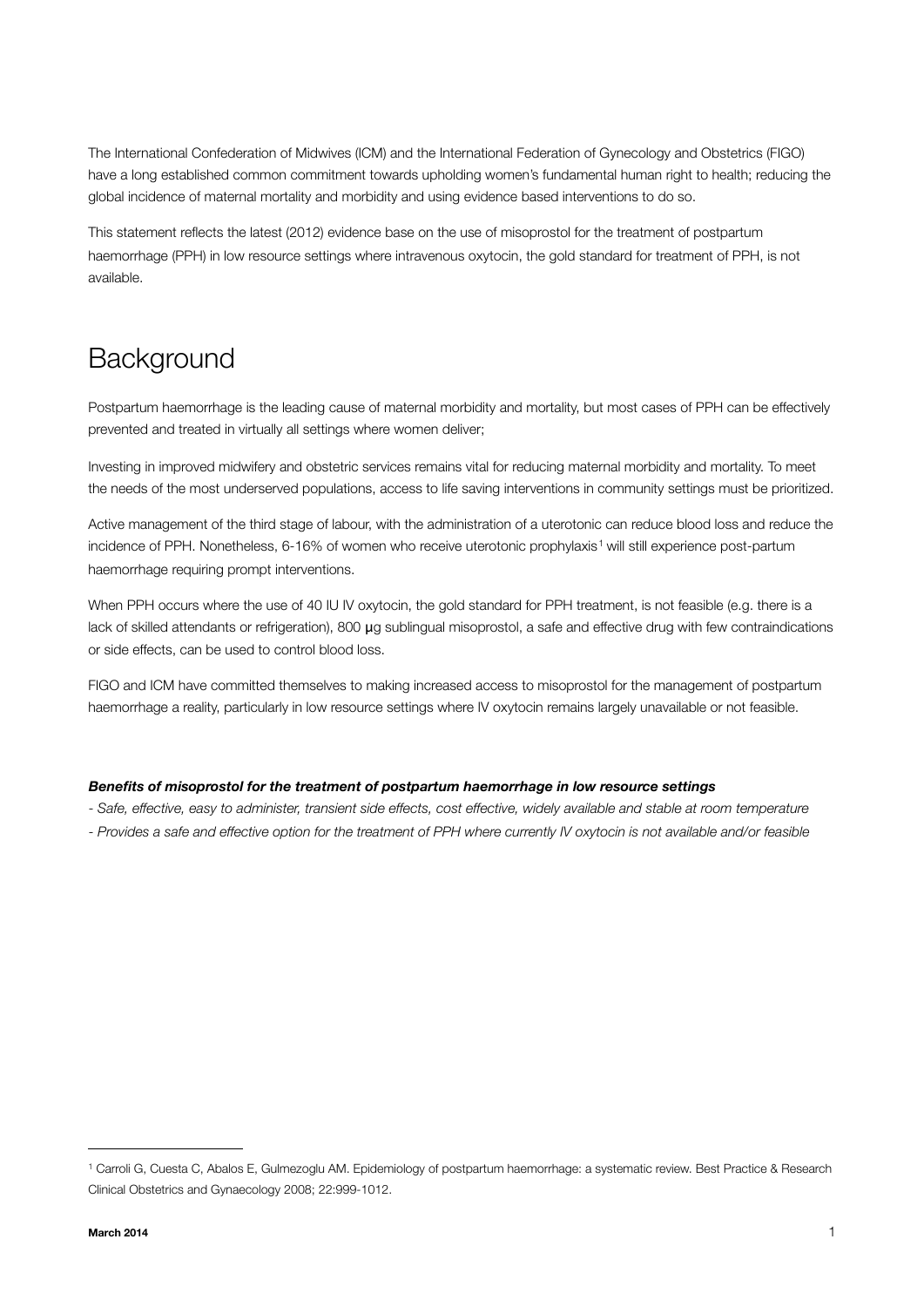# Recommendations for treating PPH when 40 IU intravenous oxytocin is not immediately available<sup>2</sup>

| Regimen                            | Single dose of misoprostol 800 µg sublingually is indicated for <b>treatment</b> of PPH when<br>40 IU IV infusion oxytocin is not immediately available (irrespective of the prophylactic<br>measures). |
|------------------------------------|---------------------------------------------------------------------------------------------------------------------------------------------------------------------------------------------------------|
| <b>Course of treatment</b>         | Once PPH is diagnosed, the treatment should be given immediately.                                                                                                                                       |
| <b>Repeat or consecutive doses</b> | Since the known side effects of misoprostol appear to be dose related, repeat or                                                                                                                        |
|                                    | consecutive doses of misoprostol may increase the incidence of side effects.                                                                                                                            |
|                                    |                                                                                                                                                                                                         |
|                                    | If oxytocin is already being provided for treatment of PPH, evidence suggests that                                                                                                                      |
|                                    | adjunct (simultaneous) use of misoprostol has no added benefit.                                                                                                                                         |
|                                    | There is insufficient information about the effect of two or more consecutive doses of                                                                                                                  |
|                                    | misoprostol for treatment of PPH. In the absence of such information, repeat doses of                                                                                                                   |
|                                    | misoprostol for PPH treatment are not recommended                                                                                                                                                       |
|                                    |                                                                                                                                                                                                         |
|                                    | Other treatment options, such as bimanual compression or aortic compression, should<br>be considered if one dose has not been effective.                                                                |
| <b>Contraindications</b>           |                                                                                                                                                                                                         |
|                                    | History of allergy to misoprostol or other prostaglandin                                                                                                                                                |
| <b>Precautions</b>                 | 1. Caution is advised in instances where the woman may have already received<br>misoprostol as prophylaxis for PPH prevention if an initial dose of misoprostol was                                     |
|                                    |                                                                                                                                                                                                         |
|                                    | associated with pyrexia or marked shivering.                                                                                                                                                            |
|                                    | 2. After provision of uterotonics, the need for other steps to stop the bleeding should                                                                                                                 |
|                                    | be explored, and causes of PPH other than uterine atony should be considered.                                                                                                                           |
|                                    |                                                                                                                                                                                                         |
|                                    | 3. Small amounts of misoprostol or its active metabolite may appear in breast milk but                                                                                                                  |
|                                    | no adverse effects on breast feeding infants have been reported.                                                                                                                                        |
| <b>Effects and side effects</b>    | Prolonged or serious effects and side effects are rare.                                                                                                                                                 |
|                                    | The most common known side effects associated with misoprostol are:                                                                                                                                     |
|                                    |                                                                                                                                                                                                         |
|                                    | Fever/Shivering: Shivering, chills and/or fever are associated with use of misoprostol.<br>Shivering has been reported in 37-47% of women following administration of 800 $\mu$ g                       |
|                                    | sublingual misoprostol, fever in 22-44%, and hyperpyrexia (>40 degrees Celsius) in 1-                                                                                                                   |
|                                    | 14%. These side effects are transient and non-life threatening and can be managed                                                                                                                       |
|                                    | using anti-pyretics and physical cooling.                                                                                                                                                               |
|                                    |                                                                                                                                                                                                         |
|                                    | Gastro-intestinal effects: Nausea occurs in 10-15% of women given 800 µg                                                                                                                                |
|                                    | sublingual misoprostol and vomiting in about 5%. Both should resolve within two to six                                                                                                                  |
|                                    | hours. An anti-emetic can be used if needed, but in general no action is required                                                                                                                       |
|                                    | except to reassure the woman and her family.                                                                                                                                                            |
|                                    | Diarrhoea may also occur in about 1% of women but should resolve within a day.                                                                                                                          |

<span id="page-2-0"></span><sup>2</sup> FIGO Guidelines, Treatment of postpartum haemorrhage with misoprostol, International Journal of Gynecology and Obstetrics 119 (2012) 215 - 216